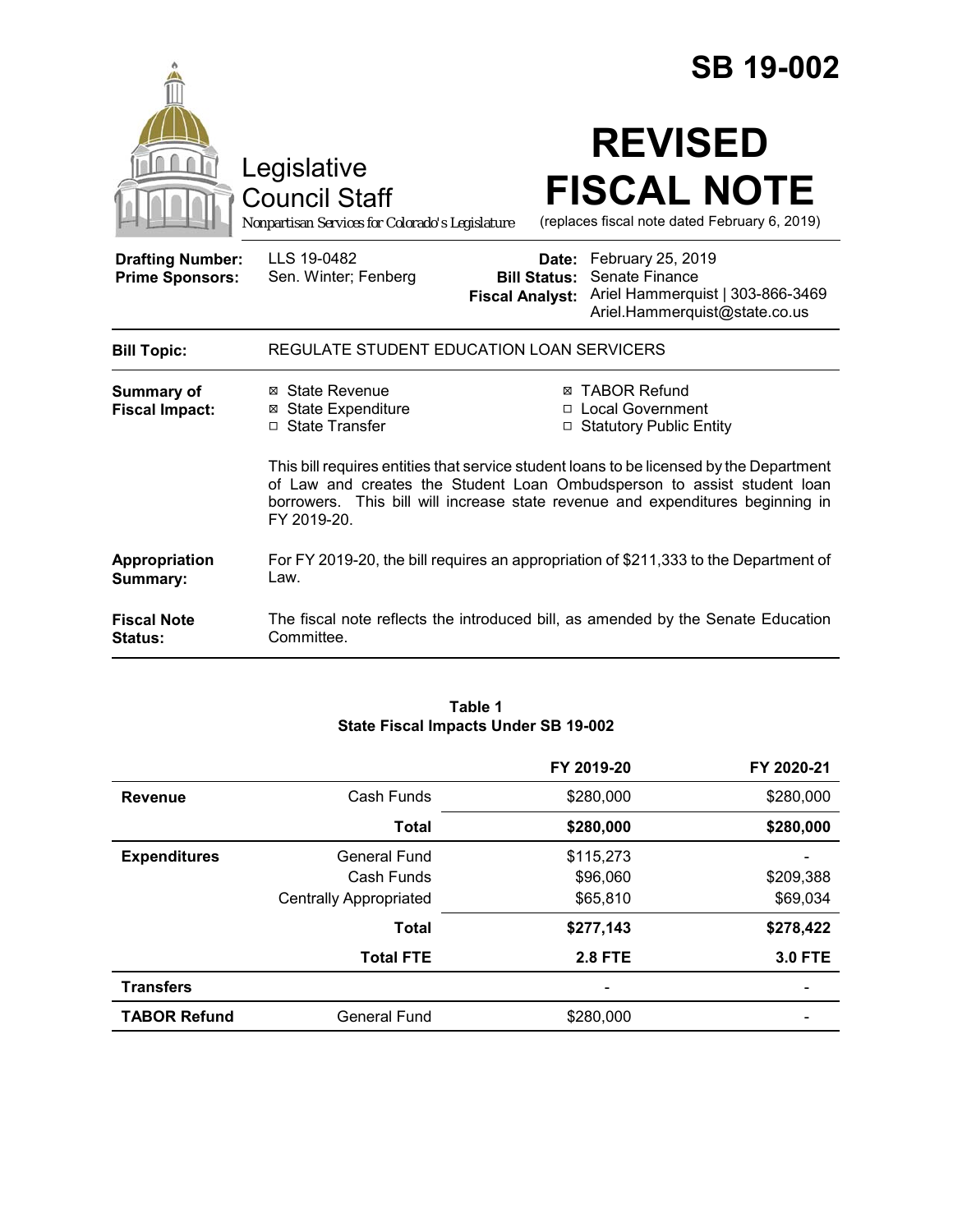February 25, 2019

# **Summary of Legislation**

This bill requires student loan servicers to obtain a license from the Administrator of the Uniform Consumer Credit Code in the Department of Law. The bill also establishes the Student Loan Ombudsperson to provide assistance to student loan borrowers by responding to complaints, analyzing data, and creating education materials and courses.

**Student loan servicer licenses.** The new licensure requirement applies to any entity seeking to act in the state as a student loan servicer. The bill specifies application requirements, including that financial statements and criminal histories of the applicant and associates be submitted with the application. The administrator must investigate the financial condition, business expertise, character, and general fitness of the applicant. Federal student loan servicing contractors are exempt from the application requirements and, upon payment of fees, will automatically be issued a license.

The department is required to collect an initial licensing fee of at least \$1,000 and establish an inspection fee by rule. A late application fee may also be imposed. Licenses must be renewed annually. The licensee must provide written notice to the department if surrendering a license.

Student loan servicers are required to keep records for each student loan transaction for at least two years following the final loan payment, and provide these records upon request of the department. Except as otherwise provided in agreements or contracts, student loan servicers are required to respond to written inquiries within 30 days, communicate with the borrower about the application of nonconforming payments, and make other communications as outlined in the bill.

Student loan servicers are prohibited from defrauding or misleading borrowers, omitting material information, misapplying student loan payments, providing inaccurate information to a credit bureau, and failing to evaluate a borrower for an income-based repayment program where available, among other requirements. The administrator has the authority to conduct investigations; may direct, subpoena, or order the attendance of and examine under oath any person whose testimony or records may be required; and may suspend, revoke, or refuse to renew a license. Any violation is a deceptive trade practice, subject to penalties equal to the sum of actual damages sustained by the borrower; a monetary award equal to three times the amount the servicer collected from the borrower; punitive damages, where the court allows; and, in certain cases, the costs of the action and reasonable attorney fees.

**Student Loan Ombudsperson.** The ombudsperson will primarily work to receive, review, and attempt to resolve borrower complaints and collect related data. The role is also responsible to provide public information related to rights and responsibilities under the terms of student loans, and provide an education course. The ombudsperson must annually report to the General Assembly by January 1 of each year through 2023.

**Student Loan Ombudsperson and Student Loan Servicer Licensing Fund.** The bill creates the Student Loan Ombudsperson and Student Loan Servicer Licensing Fund for the purpose of supporting the licensing program and ombudsperson's office. The fund is to consist of licensing and investigation fees, interest earnings, and any other money appropriated by the General Assembly to the fund. The fund is continuously appropriated to the Department of Law.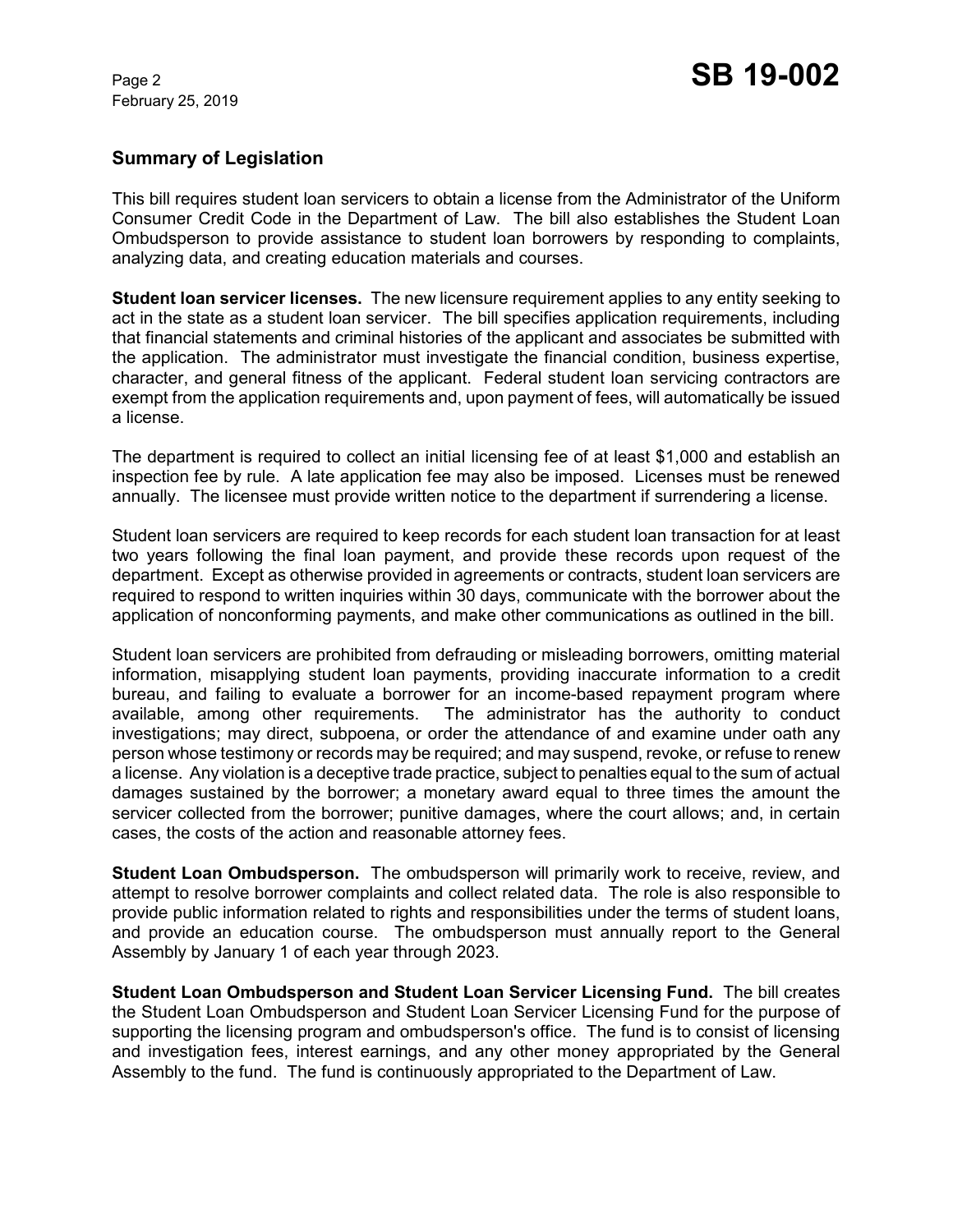February 25, 2019

# **State Revenue**

Beginning in FY 2019-20, state cash fund revenue to the Student Loan Ombudsperson and Student Loan Servicer Licensing Fund from fees charged to student education loan servicers is expected to increase by approximately \$280,000 per year, as shown in Table 2. This revenue is subject to TABOR. This estimate is based on the assumption that 35 entities will be licensed each year under the bill. In addition, state General Fund revenue may increase to the extent that lenders are penalized for deceptive trade practices.

**Fee impact on student education loan servicers.** Colorado law requires legislative service agency review of measures which create or increase any fee collected by a state agency. These fee amounts are estimates only, actual fees will be set administratively by the Department of Law based on cash fund balance, actual program costs, and the actual number of licensees subject to the fee. The table below identifies the fee impact of this bill.

| <b>Fiscal Year</b> | <b>Type of Fee</b>    | <b>Proposed</b><br>Fee  | <b>Number</b><br><b>Affected</b> | Total Fee<br><b>Impact</b> |
|--------------------|-----------------------|-------------------------|----------------------------------|----------------------------|
| FY 2019-20         | Annual license fee    | \$1,000                 | 35                               | \$35,000                   |
|                    | Annual inspection fee | \$7,000                 | 35                               | \$245,000                  |
|                    |                       |                         | <b>FY 2019-20 Total</b>          | \$280,000                  |
| FY 2020-21         | Annual license fee    | \$1,000                 | 35                               | \$35,000                   |
|                    | Annual inspection fee | \$7,000                 | 35                               | \$245,000                  |
|                    |                       | <b>FY 2020-21 Total</b> |                                  | \$280,000                  |

#### **Table 2 Fee Impact on Student Education Loan Servicers**

**Penalties.** To the extent that the Attorney General or district attorneys pursue actions related to the deceptive trade practice, fine revenue to the General Fund will increase. The precise impact to the state cannot be determined.

# **State Expenditures**

This bill will increase state expenditures for the Department of Law by \$277,143 and 2.8 FTE in FY 2019-20 and by \$278,422 and 3.0 FTE in FY 2020-21 and future years. Expenditures in FY 2019-20 assume an earlier start date than permitted under the current version of the bill; see Technical Note. Until licensing fees are collected, the fiscal note assumes General Funds will be required for the first six months of implementation. From February 2020 on, these costs will be paid from the Student Loan Ombudsperson and Student Loan Servicer Licensing Fund. Expenditures are shown in Table 3 and discussed below.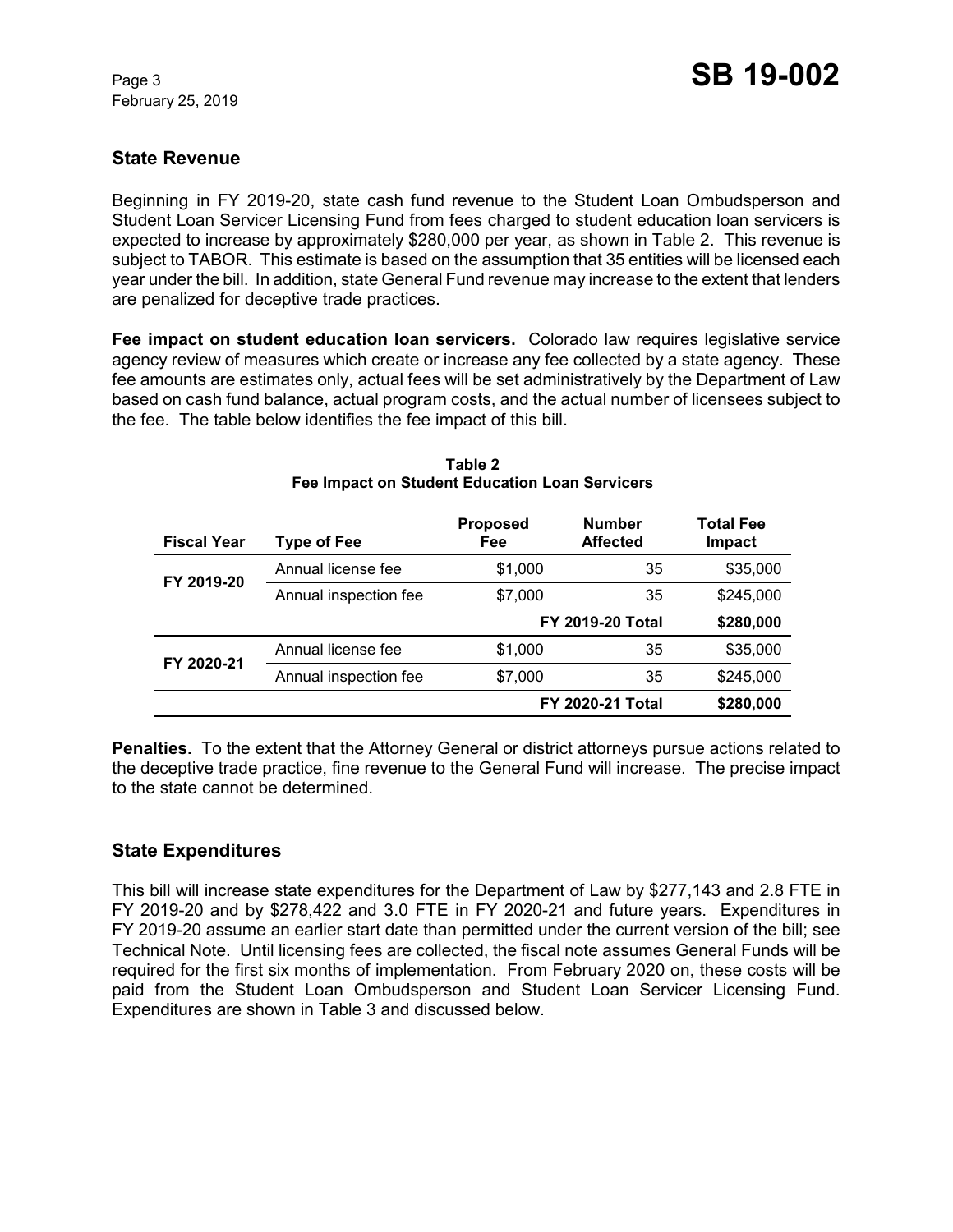|                                                    | FY 2019-20     | FY 2020-21     |
|----------------------------------------------------|----------------|----------------|
| <b>Department of Law</b>                           |                |                |
| <b>Personal Services</b>                           | \$175,940      | \$191,934      |
| <b>Operating Expenses and Capital Outlay Costs</b> | \$19,649       | \$5,730        |
| Inspection-related Travel                          | \$15,744       | \$11,724       |
| Centrally Appropriated Costs*                      | \$65,810       | \$69,034       |
| <b>Total Cost</b>                                  | \$277,143      | \$278,422      |
| <b>Total FTE</b>                                   | <b>2.8 FTE</b> | <b>3.0 FTE</b> |

**Table 3 Expenditures Under SB 19-002**

 *\* Centrally appropriated costs are not included in the bill's appropriation.*

**Department of Law.** The department will have three main responsibilities under the bill: licensing student loan servicers, supporting the newly created ombudsman position, and prosecuting deceptive trade practices as appropriate.

*Licensing.* The department will adopt rules for the new license requirement, set up application and renewal procedures, review applications, inspect applicant's financial conditions, and conduct annual licensing exams for an estimated 35 licensees. This workload is expected to require 0.5 FTE Financial and Credit Examiner and 0.5 FTE Compliance Specialist. First year costs assume an August start date and reflect standard operating expenses and capital outlay costs, with the addition of a cell phone plan. Inspection-related travel costs include hotel, mileage, and per diem reimbursement for five days of travel per month.

*Ombudsperson.* The ombudsperson will respond to inquiries and complaints, create and implement an education course, and engage in public outreach. Assuming that the each inquiry will require approximately 2 hours of research and outreach, and that the ombudsperson will hear from 0.5 percent of individuals with a student loan in the state, the workload will also necessitate an additional 1.0 FTE Administrative Assistant. First-year costs assume an August 2019 start date and reflect standard operating expenses and capital outlay costs, with the addition of a cell phone plan.

*Deceptive trade practice.* Workload in the Attorney General's office may increase to the extent that deceptive trade practice complaints are filed under the bill. The office will review complaints under the bill within the annual body of deceptive trade practice complaints and assess which complaints to investigate.

**Judicial Department.** To the extent that number of filings for deceptive trade practice increase, workload in the Judicial Department will also increase. This impact is expected to be minimal and can be accomplished within existing appropriations.

**TABOR refunds.** The bill increases state cash fund revenue from licensing and inspection fees by \$280,000 per year, which will increase the amount of money required to be refunded under TABOR for FY 2019-20. Under current law and the December 2018 forecast, the bill will correspondingly increase the amount refunded to taxpayers via sales tax refunds on income tax returns for tax year 2020. The state is not expected to collect a TABOR surplus in FY 2020-21.